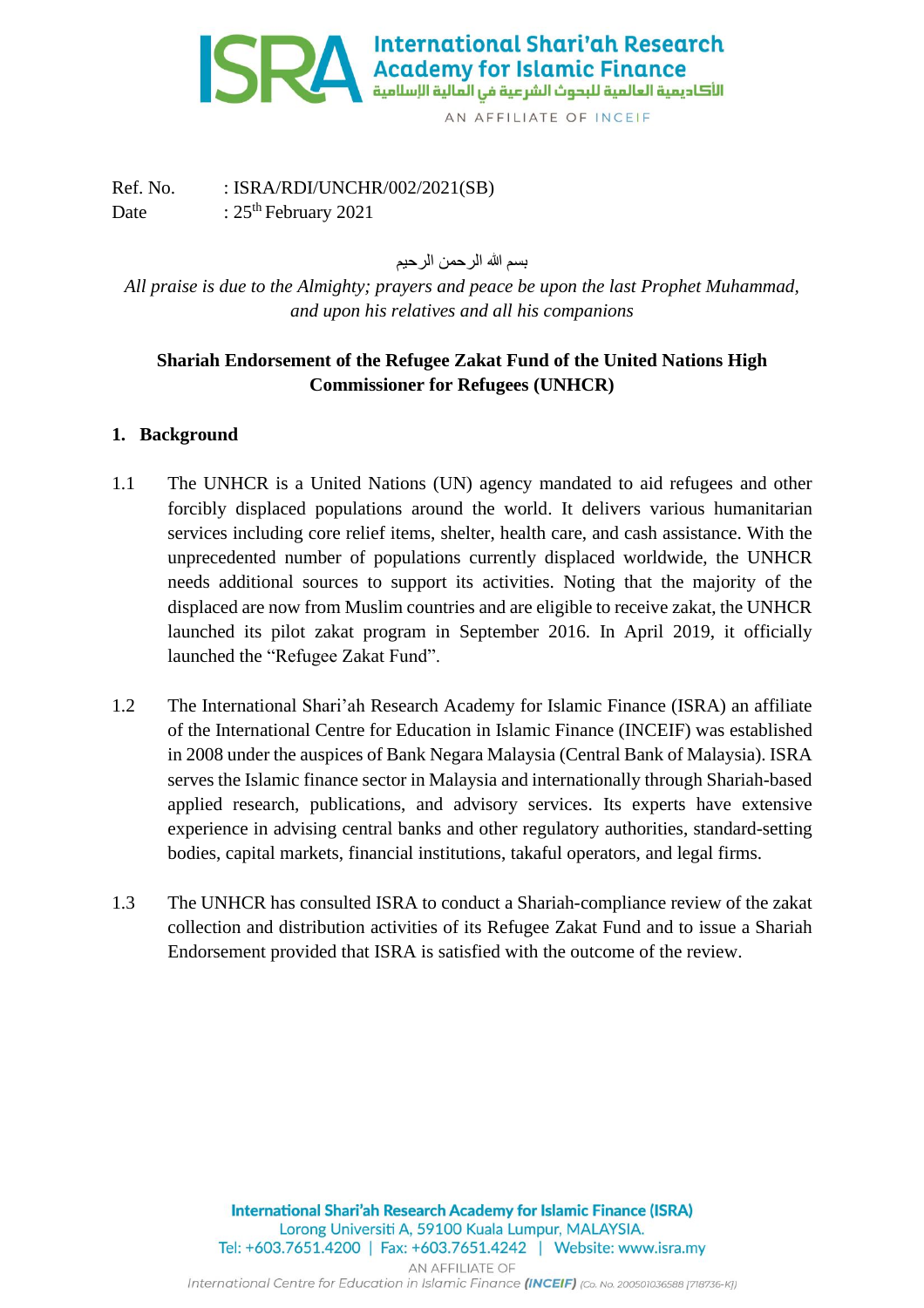

## **2. Methodology**

- 2.1 The Shariah-compliance review of UNHCR's Refugee Zakat Fund involved the following process:
- 2.1.1 Review of zakat collection and distribution activities of UNHCR as published in its website (zakat.unhcr.org).
- 2.1.2 Examination of the published reports, fatwas, and other documents to gain an in-depth understanding of policies, procedures, operational process flow, terms and conditions, governance structure, and other relevant information regarding the zakat collection and distribution activities of UNHCR.
- 2.1.3 Examination of the opinions of classical and contemporary scholars in the context of the zakat collection and distribution activities of UNHCR.
- 2.2 Discussions held with UNHCR representatives that provided clarification on operations of the Refugee Zakat Fund.

## **3. Key Considerations in Forming the Shariah Opinion**

- 3.1 Adherence to Shariah rules and principles on zakat collection and distribution.
- 3.2 Competency of UNHCR personnel to undertake the above responsibility.
- 3.3 Adequacy of UNHCR governance structure related to zakat collection and distribution activities.
- 3.4 Transparency and disclosure by UNHCR on its zakat collection and distribution activities.

#### **4. Shariah Opinion**

4.1 Pursuant to our review, ISRA is of the view that the zakat collection and distribution activities of UNHCR's Refugee Zakat Fund comply with the rules and principles of Shariah.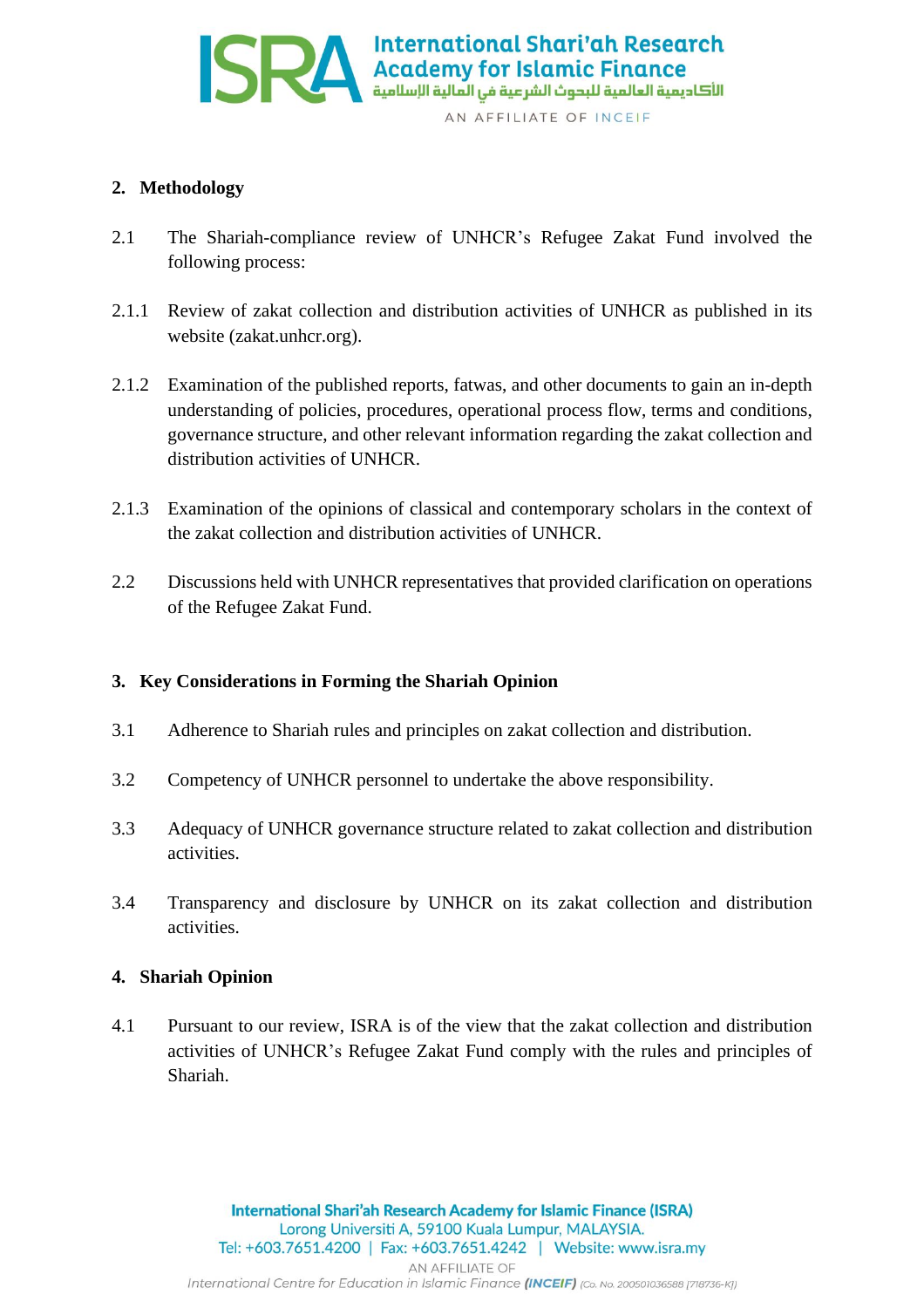

#### **5. Recommendations**

- 5.1 Notwithstanding the Shariah opinion provided above, ISRA recommends the following:
- 5.1.1 To maintain the zakat fund in a Shariah-compliant account while noting that UNHCR is currently maintaining the zakat fund in interest-free account.
- 5.1.2 To enhance the Shariah-compliance oversight to ensure end-to-end Shariah compliance of UNHCR's zakat collection and distribution activities.
- 5.1.3 To exhibit a defined Shariah governance structure within UNHCR to strengthen public confidence regarding management and operation of its zakat fund.
- 5.1.4 To ensure adequate training and guidance for relevant UNHCR personnel on Shariah requirements governing zakat management.

#### **6. Limitations and Validity of the Shariah Endorsement**

- 6.1 The Shariah review process did not involve any site visits to UNHCR facilities.
- 6.2 This Shariah Endorsement does not include the Shariah-compliance status of UNHCR or its activities other than the Refugee Zakat Fund.
- 6.3 This Shariah Endorsement is based on the information available to ISRA. ISRA shall not be held responsible for any undisclosed variations.
- 6.4 This Shariah Endorsement is in respect of the Shariah only. Any legal aspects should be referred to an independent legal adviser.
- 6.5 ISRA does not bear any responsibility in any form whatsoever for any loss or damage incurred by authorised or unauthorised use of this Shariah Endorsement.
- 6.6 This Shariah Endorsement is valid for one (1) year from the signing date it bears. Nonetheless, any variation, omission, or additional features added (other than those identified in  $5.1.1 - 5.1.4$  above) in the zakat collection and distribution process within this one year will necessitate supplementary endorsement by ISRA.